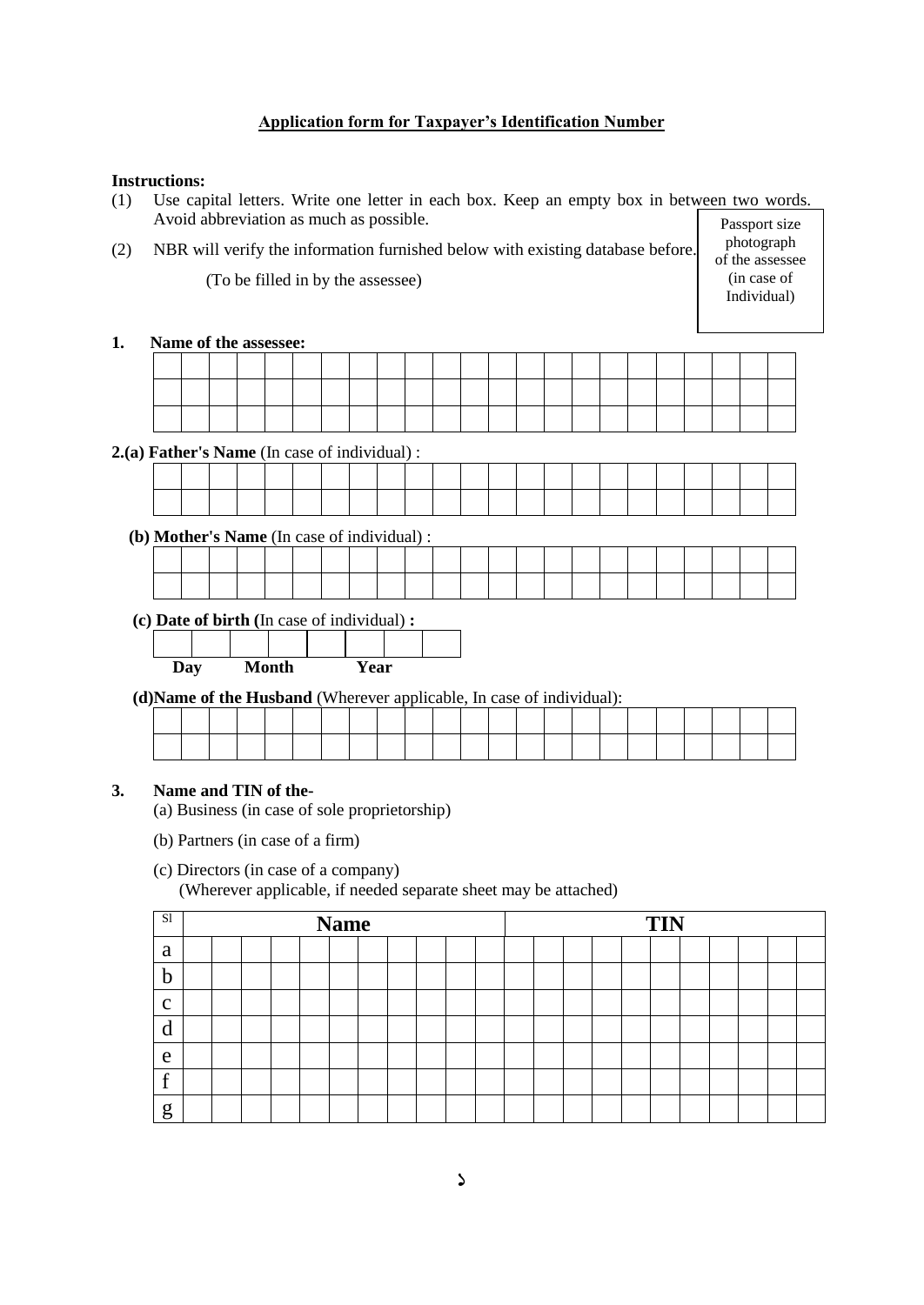# **4. Incorporation No./Registration No.** (Wherever applicable):

#### **5. Incorporation/Registration Date** (Wherever applicable):

|  | <b>Day</b> |                           | <b>Month</b> |  | Year |  |  |                    |  |  |  |           |  |
|--|------------|---------------------------|--------------|--|------|--|--|--------------------|--|--|--|-----------|--|
|  |            | 6(a). Current address:    |              |  |      |  |  |                    |  |  |  |           |  |
|  |            |                           |              |  |      |  |  |                    |  |  |  |           |  |
|  |            |                           |              |  |      |  |  |                    |  |  |  |           |  |
|  |            |                           |              |  |      |  |  |                    |  |  |  |           |  |
|  |            |                           |              |  |      |  |  |                    |  |  |  |           |  |
|  |            |                           |              |  |      |  |  |                    |  |  |  |           |  |
|  | District:  |                           |              |  |      |  |  |                    |  |  |  | Post Code |  |
|  |            | 6 (b). Telephone Number:  |              |  |      |  |  | <b>Fax Number:</b> |  |  |  |           |  |
|  |            |                           |              |  |      |  |  |                    |  |  |  |           |  |
|  |            |                           |              |  |      |  |  |                    |  |  |  |           |  |
|  |            |                           |              |  |      |  |  |                    |  |  |  |           |  |
|  |            | <b>E-mail Address:</b>    |              |  |      |  |  |                    |  |  |  |           |  |
|  |            |                           |              |  |      |  |  |                    |  |  |  |           |  |
|  |            | 6 (c). Permanent address: |              |  |      |  |  |                    |  |  |  |           |  |
|  |            |                           |              |  |      |  |  |                    |  |  |  |           |  |
|  |            |                           |              |  |      |  |  |                    |  |  |  |           |  |
|  |            |                           |              |  |      |  |  |                    |  |  |  |           |  |
|  |            |                           |              |  |      |  |  |                    |  |  |  |           |  |

# **6 (d). Other address (Business/Factory/Professional):**

District: Post Code

# **7. VAT Registration No. (Wherever applicable):**